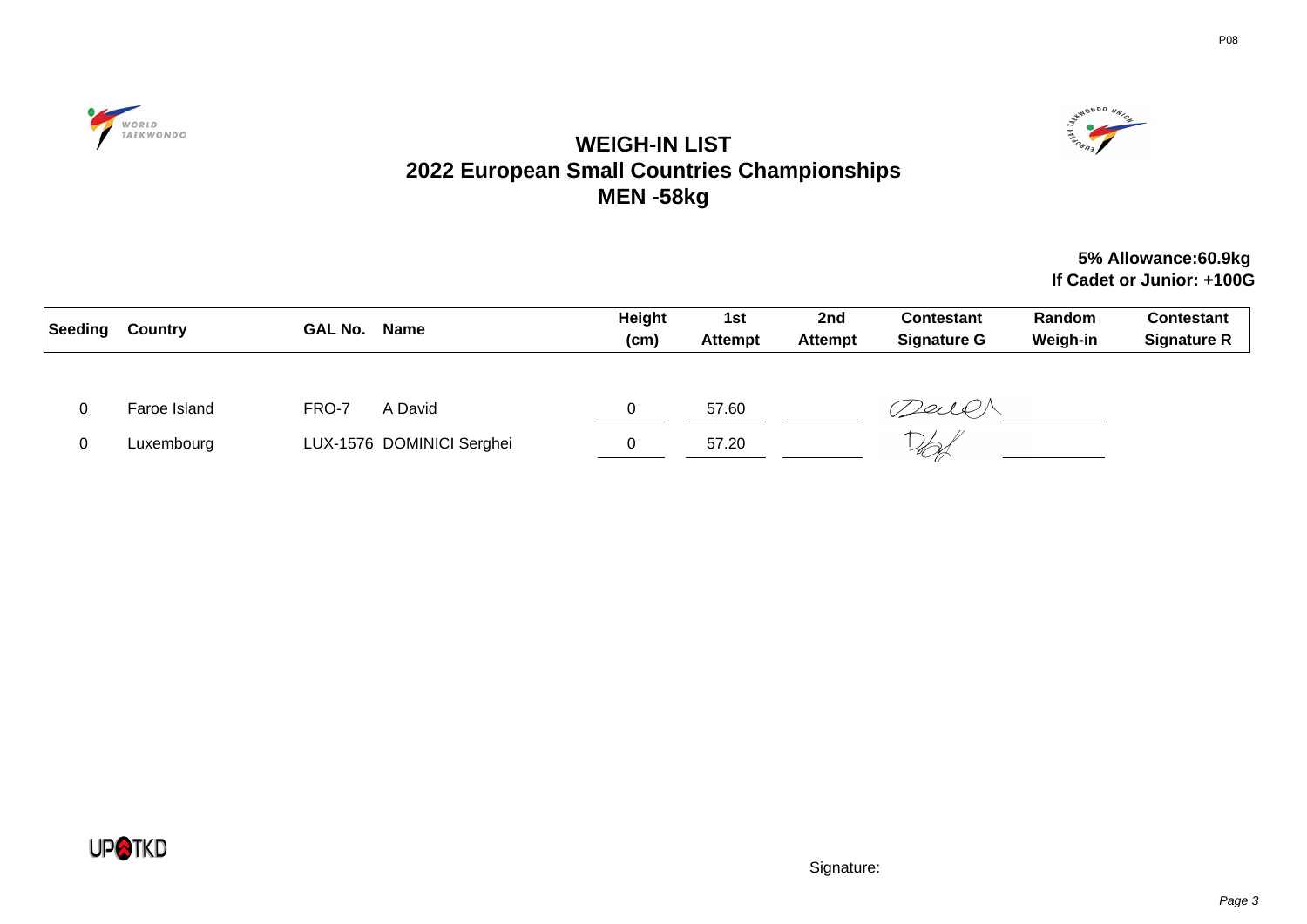



## **WEIGH-IN LIST 2022 European Small Countries Championships MEN -68kg**

### **5% Allowance:71.4kg If Cadet or Junior: +100G**

| Seeding | <b>Country</b> | <b>GAL No.</b><br><b>Name</b> | <b>Height</b><br>(cm) | 1st<br><b>Attempt</b> | 2nd<br><b>Attempt</b> | <b>Contestant</b><br><b>Signature G</b> | Random<br>Weigh-in | <b>Contestant</b><br><b>Signature R</b> |
|---------|----------------|-------------------------------|-----------------------|-----------------------|-----------------------|-----------------------------------------|--------------------|-----------------------------------------|
| 2       | Luxembourg     | LUX-1550 COULIBALY Sekou      | 0                     | 67.80                 |                       |                                         |                    |                                         |
| 0       | Monaco         | MON-1535 CHALOT Tom           | $\sqrt{2}$<br>υ       | 63.50                 |                       | $\rightarrow$                           |                    |                                         |
| 0       | Cyprus         | CYP-2291 MICHAEL Demetrios    | 0                     | 67.70                 |                       | $480 -$                                 |                    |                                         |
| 0       | Spain          | MNE-1649 UJKIC Marko          | 0                     | 67.70                 |                       |                                         |                    |                                         |

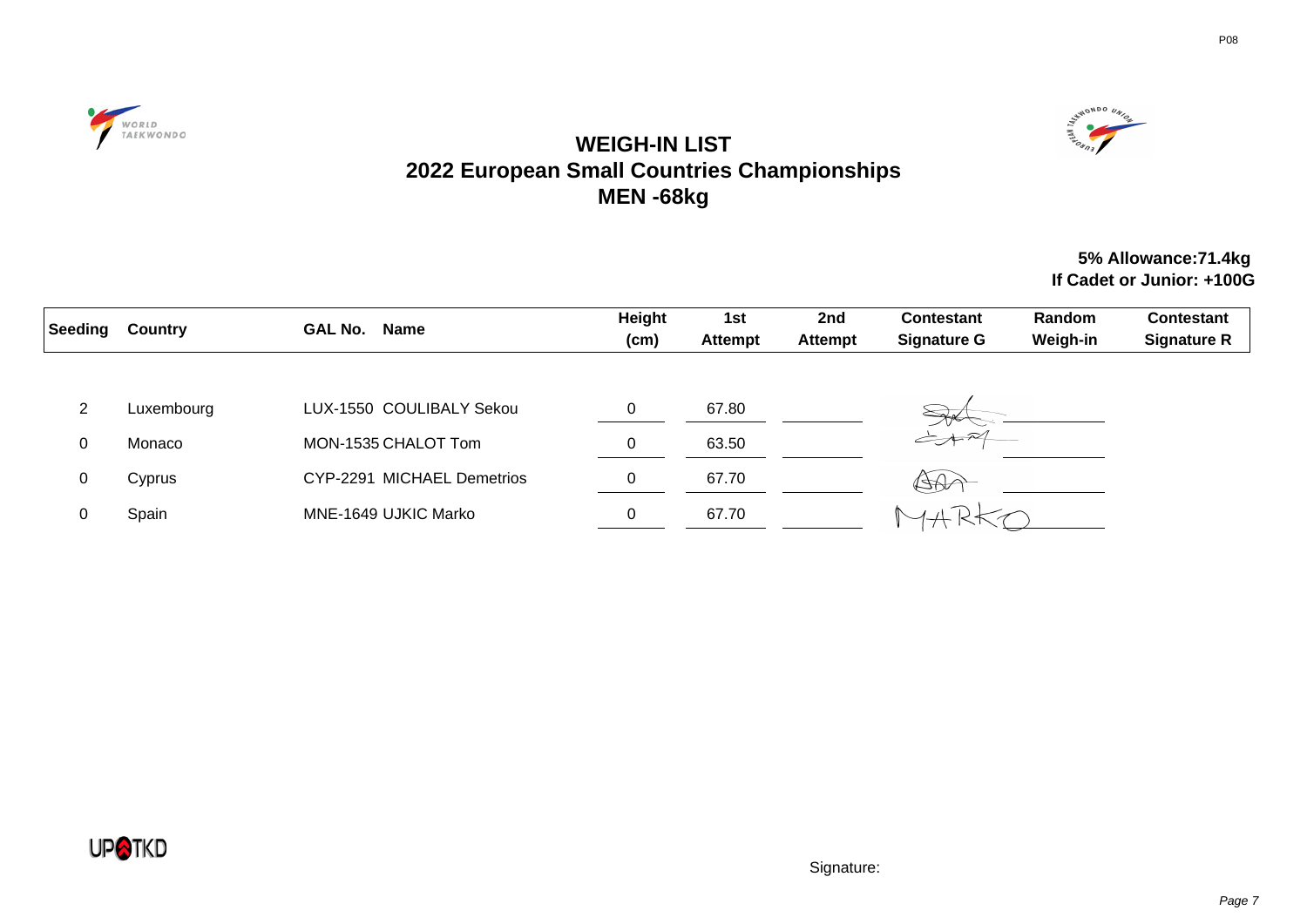



## **WEIGH-IN LIST 2022 European Small Countries Championships MEN -80kg**

### **5% Allowance:84kg If Cadet or Junior: +100G**

| Seeding | <b>Country</b> | Name<br><b>GAL No.</b>       | Height<br>(cm) | 1st<br><b>Attempt</b> | 2nd<br><b>Attempt</b> | <b>Contestant</b><br><b>Signature G</b> | <b>Random</b><br>Weigh-in | <b>Contestant</b><br><b>Signature R</b> |
|---------|----------------|------------------------------|----------------|-----------------------|-----------------------|-----------------------------------------|---------------------------|-----------------------------------------|
|         | Cyprus         | CYP-1577 KAKOURIS Georgios   |                | 78.90                 |                       |                                         |                           |                                         |
| 0       | Cyprus         | CYP-1515 PILAVAKIS Christos  | 0              | 78.10                 |                       | $\mathcal{K}$ $\mathcal{I}$             |                           |                                         |
| 0       | San Marino     | SMR-1504 BORGAGNI Davide     | 0              | 75.70                 |                       |                                         |                           |                                         |
| 0       | San Marino     | SMR-1542 CRESCENTINI Stefano | 0              | 74.20                 |                       | Here SN                                 |                           |                                         |

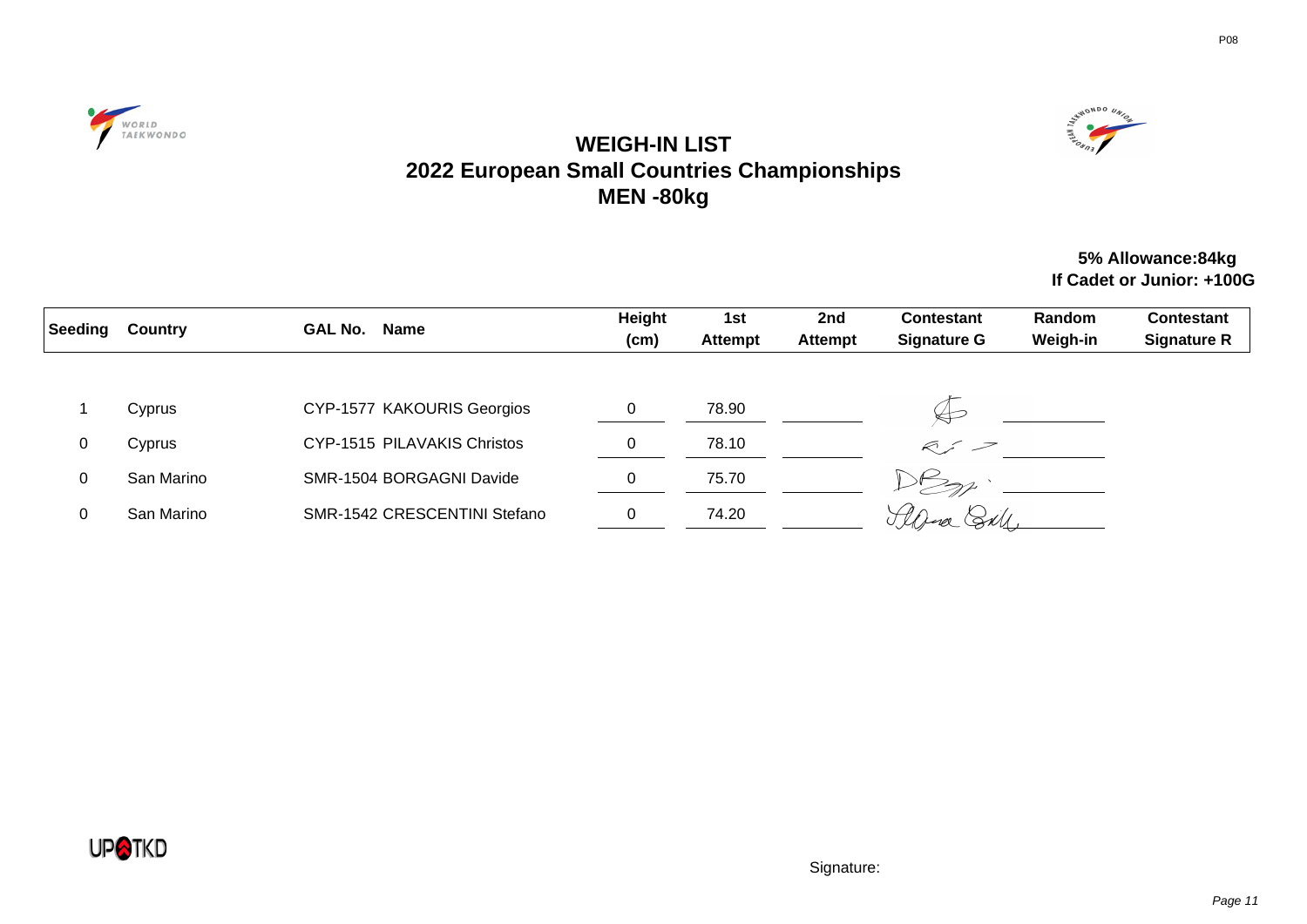



# **WEIGH-IN LIST 2022 European Small Countries Championships WOMEN -49kg**

### **5% Allowance:51.5kg If Cadet or Junior: +100G**

| Seeding | <b>Country</b> | <b>GAL No.</b><br>Name       | Height<br>(cm) | 1st<br><b>Attempt</b> | 2nd<br><b>Attempt</b> | <b>Contestant</b><br><b>Signature G</b> | Random<br>Weigh-in | Contestant<br><b>Signature R</b> |
|---------|----------------|------------------------------|----------------|-----------------------|-----------------------|-----------------------------------------|--------------------|----------------------------------|
|         |                |                              |                |                       |                       |                                         |                    |                                  |
|         | Andorra        | AND-1530 LINAN Naiara        |                | 48.45                 |                       | (L-                                     |                    |                                  |
|         | Cyprus         | CYP-1612 CHARALAMBOUS Ioanna | 0              | 48.90                 |                       | Craw                                    |                    |                                  |